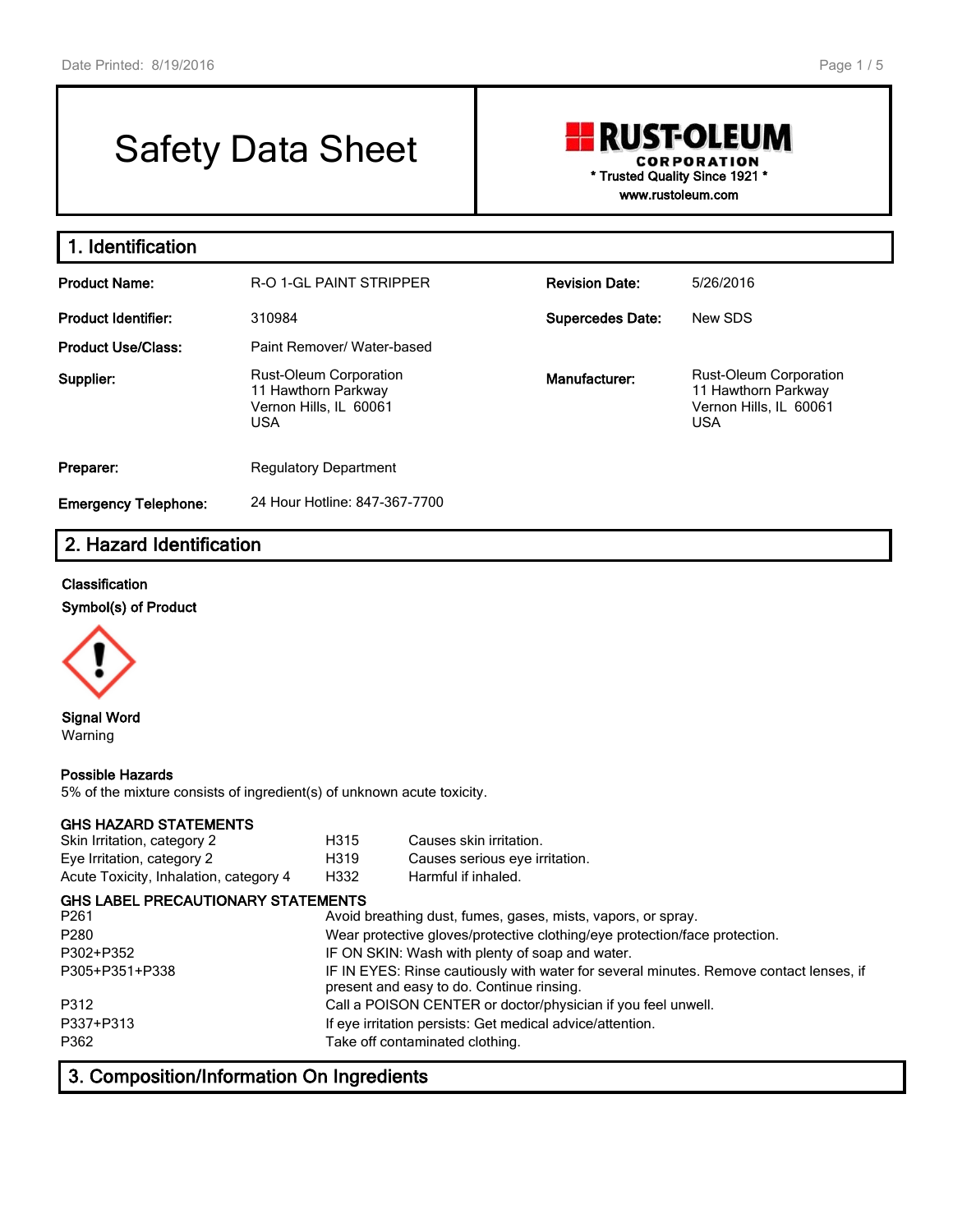#### **HAZARDOUS SUBSTANCES**

| <b>Chemical Name</b> | CAS-No.  | <b>Wt.%</b><br>Range | <b>GHS Symbols</b> | <b>GHS Statements</b> |
|----------------------|----------|----------------------|--------------------|-----------------------|
| Benzyl Alcohol       | 100-51-6 | 25-50                | GHS06              | H302-312-331          |
| Formic acid          | 64-18-6  | $2.5 - 10$           | GHS05-GHS07        | H302-314              |

# **4. First-aid Measures**

**FIRST AID - EYE CONTACT:** Immediately flush eyes with plenty of water for at least 15 minutes holding eyelids open. Get medical attention. Do NOT allow rubbing of eyes or keeping eyes closed.

**FIRST AID - SKIN CONTACT:** Wash skin with soap and water. Remove contaminated clothing. Get medical attention if irritation develops or persists.

**FIRST AID - INHALATION:** Remove to fresh air. If not breathing, give artificial respiration. If breathing is difficult, give oxygen. Get immediate medical attention. Do NOT use mouth-to-mouth resuscitation. If you experience difficulty in breathing, leave the area to obtain fresh air. If continued difficulty is experienced, get medical assistance immediately.

**FIRST AID - INGESTION:** If swallowed, rinse mouth with water. If feeling unwell, get medical attention. Swallowing less than an ounce will not cause significant harm. For larger amounts, do not induce vomiting, but give one or two glasses of water to drink and get medical attention.

# **5. Fire-fighting Measures**

**EXTINGUISHING MEDIA:** Alcohol Film Forming Foam, Carbon Dioxide, Dry Chemical, Dry Sand, Water Fog

**UNUSUAL FIRE AND EXPLOSION HAZARDS:** Keep containers tightly closed. FLASH POINT IS TESTED TO BE GREATER THAN 200 DEGREES F. No unusual fire or explosion hazards noted.

**SPECIAL FIREFIGHTING PROCEDURES:** Water may be used to cool closed containers to prevent buildup of steam. If water is used, fog nozzles are preferred.

# **6. Accidental Release Measures**

**STEPS TO BE TAKEN IF MATERIAL IS RELEASED OR SPILLED:** If spilled, contain spilled material and remove with inert absorbent. Dispose of contaminated absorbent, container, and unused contents in accordance with local, state, and federal regulations. Do not incinerate closed containers

# **7. Handling and Storage**

**HANDLING:** Wash thoroughly after handling. Wash hands before eating. Remove contaminated clothing and launder before reuse. Use only with adequate ventilation. Follow all MSDS/label precautions even after container is emptied because it may retain product residues. Avoid breathing fumes, vapors, or mist. Avoid contact with eyes, skin and clothing. **STORAGE:** Store in a dry, well ventilated place. Keep container tightly closed when not in use.

### **8. Exposure Controls/Personal Protection**

| ' Chemical Name | CAS-No.  | Weight %<br>Less Than | <b>ACGIH TLV-</b><br>TWA | <b>ACGIH TLV-</b><br><b>STEL</b> | <b>OSHA PEL-TWA</b> | <b>OSHA PEL-</b><br><b>CEILING</b> |
|-----------------|----------|-----------------------|--------------------------|----------------------------------|---------------------|------------------------------------|
| Benzyl Alcohol  | 100-51-6 | 35.0                  | N.E.                     | N.E.                             | N.E.                | N.E.                               |
| Formic acid     | 64-18-6  | 5.0                   | 5 ppm                    | 10 ppm                           | 5 ppm               | N.E.                               |

#### **PERSONAL PROTECTION**

**ENGINEERING CONTROLS:** Use process enclosures, local exhaust ventilation, or other engineering controls to control airborne levels below recommended exposure limits. Prevent build-up of vapors by opening all doors and windows to achieve crossventilation.

**RESPIRATORY PROTECTION:** A respiratory protection program that meets OSHA 1910.134 and ANSI Z88.2 requirements must be followed whenever workplace conditions warrant a respirator's use.

**SKIN PROTECTION:** Use gloves to prevent prolonged skin contact. Nitrile or Neoprene gloves may afford adequate skin protection.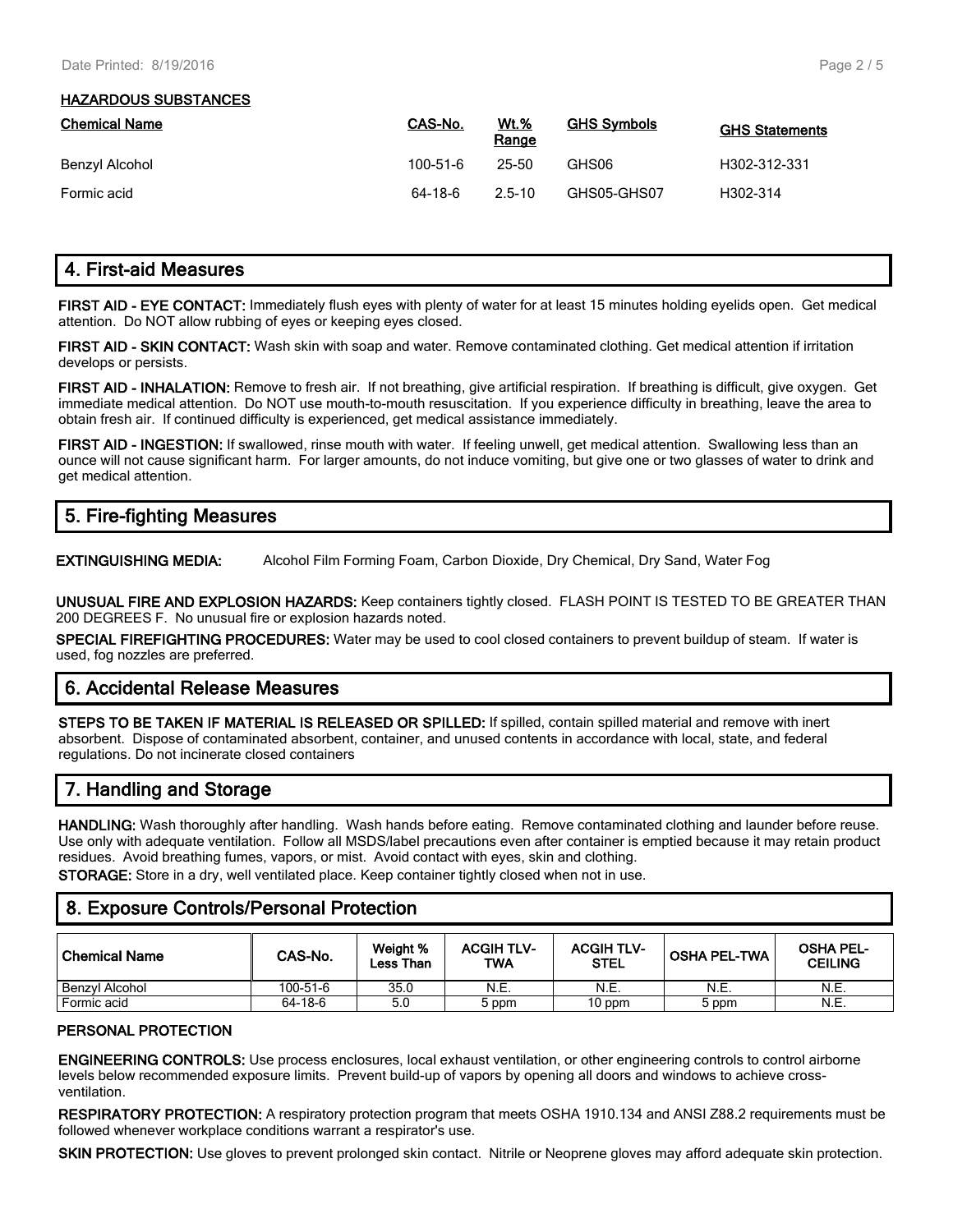**EYE PROTECTION:** Use safety eyewear designed to protect against splash of liquids.

**OTHER PROTECTIVE EQUIPMENT:** Refer to safety supervisor or industrial hygienist for further guidance regarding types of personal protective equipment and their applications.

**HYGIENIC PRACTICES:** Wash thoroughly with soap and water before eating, drinking or smoking. Remove contaminated clothing immediately and launder before reuse.

#### **9. Physical and Chemical Properties**

| Appearance:<br>Odor:<br><b>Relative Density:</b><br>Freeze Point, °C:<br><b>Solubility in Water:</b>                       | Liguid<br>Mild<br>1.026<br>N.D.<br>Miscible                                                 | <b>Physical State:</b><br><b>Odor Threshold:</b><br>pH:<br>Viscosity:<br>Partition Coefficient, n-octanol/<br>water: | Liguid<br>N.E.<br>N.D.<br>No Information<br>N.D. |
|----------------------------------------------------------------------------------------------------------------------------|---------------------------------------------------------------------------------------------|----------------------------------------------------------------------------------------------------------------------|--------------------------------------------------|
| Decompostion Temp., °C:<br>Boiling Range, °C:<br><b>Flammability:</b><br><b>Evaporation Rate:</b><br><b>Vapor Density:</b> | N.D.<br>$-18 - 205$<br>Does not Support Combustion<br>Slower than Ether<br>Heavier than Air | <b>Explosive Limits, vol%:</b><br>Flash Point, °C:<br>Auto-ignition Temp., °C:<br>Vapor Pressure:                    | $1.3 - 57.0$<br>94<br>N.D.<br>N.D.               |

(See "Other information" Section for abbreviation legend)

# **10. Stability and Reactivity**

**CONDITIONS TO AVOID:** Avoid contact with strong acid and strong bases.

**INCOMPATIBILITY:** Incompatible with strong oxidizing agents, strong acids and strong alkalies.

**HAZARDOUS DECOMPOSITION:** When heated to decomposition, it emits acrid smoke and irritating fumes.

**HAZARDOUS POLYMERIZATION:** Will not occur under normal conditions.

**STABILITY:** This product is stable under normal storage conditions.

### **11. Toxicological information**

**EFFECTS OF OVEREXPOSURE - EYE CONTACT:** Irritating, and may injure eye tissue if not removed promptly.

**EFFECTS OF OVEREXPOSURE - SKIN CONTACT:** Low hazard for usual industrial handling or commercial handling by trained personnel.

**EFFECTS OF OVEREXPOSURE - INHALATION:** High gas, vapor, mist or dust concentrations may be harmful if inhaled. Avoid breathing fumes, spray, vapors, or mist.

**EFFECTS OF OVEREXPOSURE - INGESTION:** Substance may be harmful if swallowed.

**EFFECTS OF OVEREXPOSURE - CHRONIC HAZARDS:** No Information

**PRIMARY ROUTE(S) OF ENTRY:** Eye Contact, Ingestion, Inhalation, Skin Contact

#### **ACUTE TOXICITY VALUES**

**The acute effects of this product have not been tested. Data on individual components are tabulated below:**

| CAS-No.  | <b>Chemical Name</b> | Oral LD50      | Dermal LD50       | Vapor LC50   |
|----------|----------------------|----------------|-------------------|--------------|
| 100-51-6 | Benzyl Alcohol       | 1230 mg/kg Rat | 2000 mg/kg Rabbit | 8.8 mg/L Rat |
| 64-18-6  | Formic acid          | 1100 mg/kg Rat | N.I.              | - N.i.       |

N.I. - No Information

# **12. Ecological Information**

**ECOLOGICAL INFORMATION:** Product is a mixture of listed components.

# **13. Disposal Information**

**DISPOSAL INFORMATION:** Dispose of material in accordance to local, state, and federal regulations and ordinances. Do not allow to enter waterways, wastewater, soil, storm drains or sewer systems.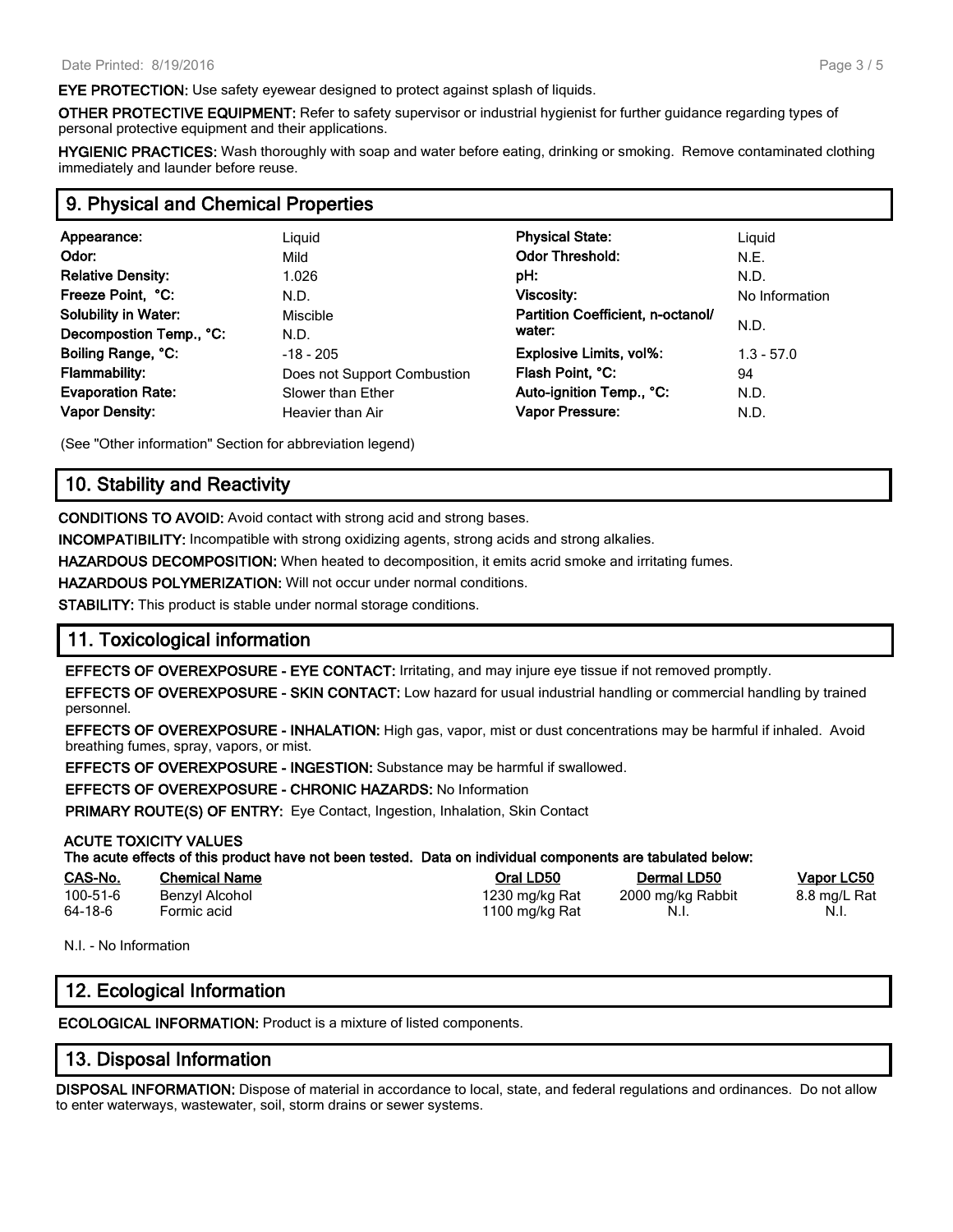# **14. Transport Information**

|                              | Domestic (USDOT) | <b>International (IMDG)</b> | Air (IATA)    | <b>TDG (Canada)</b> |
|------------------------------|------------------|-----------------------------|---------------|---------------------|
| <b>UN Number:</b>            | N.A.             | N.A.                        | N.A.          | N.A.                |
| <b>Proper Shipping Name:</b> | Not Regulated    | Not Regulated               | Not Regulated | Not Regulated       |
| <b>Hazard Class:</b>         | N.A.             | N.A.                        | N.A.          | N.A.                |
| <b>Packing Group:</b>        | N.A.             | N.A.                        | N.A.          | N.A.                |
| <b>Limited Quantity:</b>     | No               | No.                         | No.           | No                  |

# **15. Regulatory Information**

#### **U.S. Federal Regulations:**

#### **CERCLA - SARA Hazard Category**

This product has been reviewed according to the EPA 'Hazard Categories' promulgated under Sections 311 and 312 of the Superfund Amendment and Reauthorization Act of 1986 (SARA Title III) and is considered, under applicable definitions, to meet the following categories:

Fire Hazard, Acute Health Hazard, Chronic Health Hazard

#### **Sara Section 313:**

This product contains the following substances subject to the reporting requirements of Section 313 of Title III of the Superfund Amendment and Reauthorization Act of 1986 and 40 CFR part 372:

#### **Chemical Name CAS-No.**

Formic acid 64-18-6

#### **Toxic Substances Control Act:**

This product contains the following chemical substances subject to the reporting requirements of TSCA 12(b) if exported from the United States:

No TSCA 12(b) components exist in this product.

| 16. Other Information          |                         |                                         |           |                         |                          |                             |   |
|--------------------------------|-------------------------|-----------------------------------------|-----------|-------------------------|--------------------------|-----------------------------|---|
| <b>HMIS RATINGS</b><br>Health: | $2^*$                   | Flammability:                           |           | <b>Physical Hazard:</b> | $\overline{\phantom{0}}$ | <b>Personal Protection:</b> | х |
| <b>NFPA RATINGS</b><br>Health: | $\overline{\mathbf{2}}$ | <b>Flammability:</b>                    |           | Instability             | 0                        |                             |   |
|                                |                         | <b>VOLATILE ORGANIC COMPOUNDS, g/L:</b> |           | 837                     |                          |                             |   |
| <b>SDS REVISION DATE:</b>      |                         |                                         | 5/26/2016 |                         |                          |                             |   |
| <b>REASON FOR REVISION:</b>    |                         |                                         |           |                         |                          |                             |   |

Legend: N.A. - Not Applicable, N.E. - Not Established, N.D. - Not Determined